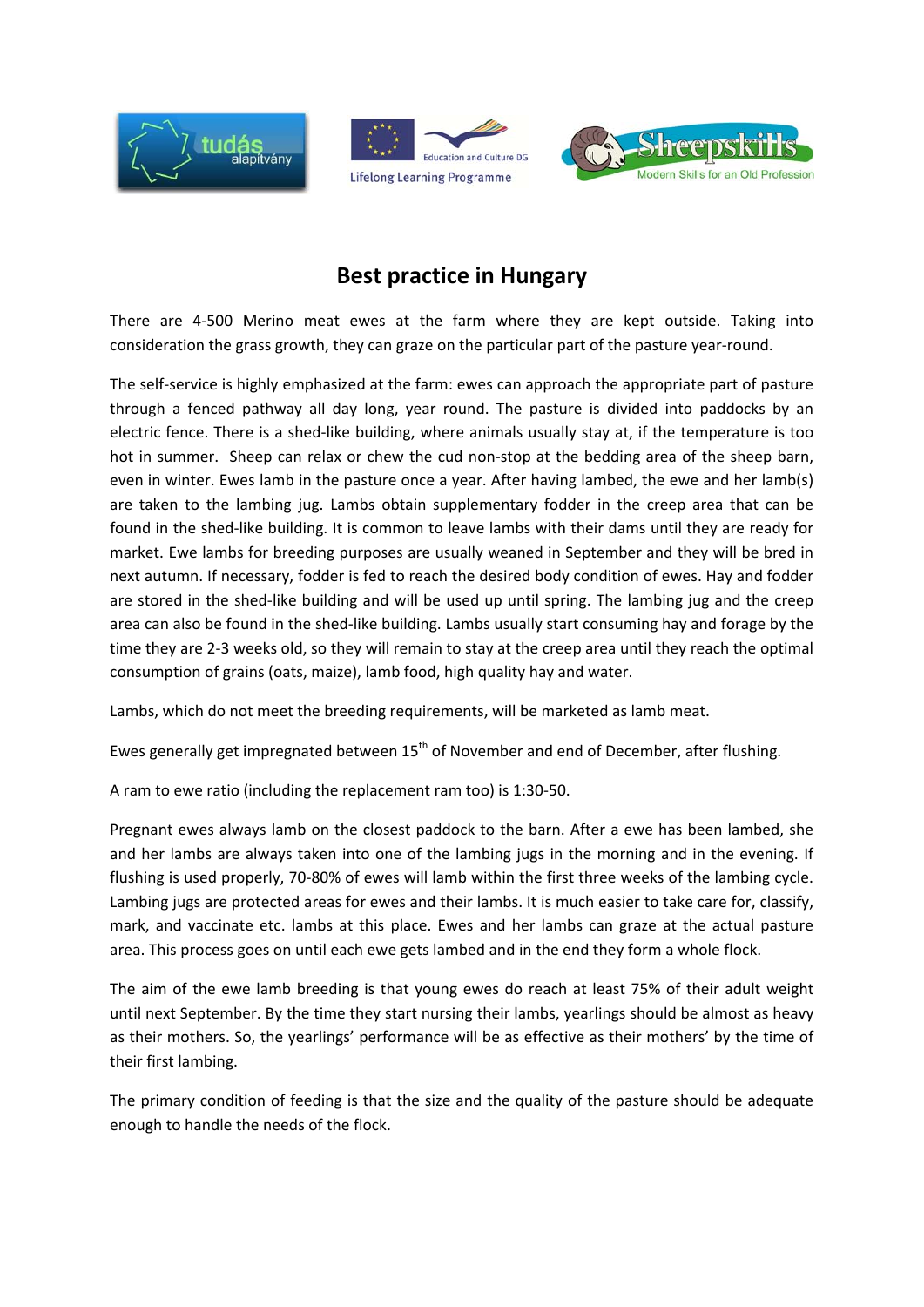The self-service grazing system postulates that the pasture is in one piece but can be divisible. One of the most important elements of the feeding system is that sheep can eat as much as they need. The aim is that animals can graze as much grass per day as possible. That is why grass management should be adjusted to sheep's needs. Licking salt is used to compensate the mineral substance defective nutrition, if necessary. These pieces of licking salt can be easy to reach by animals.

There is a close connection between the intake of dry feed and water consumption. If animals do not get water, their feed intake will decline. The water quality should be equal to the water that is used for human consumption. Sheep will consume only a little water if its quality is low; contaminated water may cause plenty of diseases in animals. If the weather is hot, animals' water consumption will increase. If the weather is cold, sheep's water consumption will decline. Watering equipments are frost protected up to -25  $^{\circ}$ C.

The division of the pasture area is only advantageous, if the pasture surrounds the sheep barn. It is the most advantageous if the pasture is divided into eight parts, so grass growth will harmonize with grazing. One of the eight parts should be used as hayfield. The electric fencing is the best solution to protect the flock. A gate system is also inevitable that can contribute sheep to find the right direction.

From the end of October to March or April, paddocks should not be grazed. In these months grass hay, medic hay and fodder are the major feed stuffs for sheep. If available, complementary pastures can also be utilized at this time (late summer sown rye and rape). Complementary pastures can be grazed early in the spring due to the regermination of plants.

Spring sown Sudanese grass and thickly sown maize should be used for grazing purposes in case of summer drought. Plantation of alfalfa can also be a good choice if the nature of the soil is appropriate.

The main advantage of outdoor sheep keeping is that animals can graze when they want. In summer, sheep are usually in the pasture early in the morning; they can relax and chew the cud as much a day as they want, and then they have the possibility to graze until dark. Overgrazing of paddocks should be avoided, because each paddock needs rest periods to recover from grazing and allow plants to regrow. The grazing period of a paddock is 10 days in general and 20 days are usually needed to recover. An appropriate grazing management will provide 4‐5 regrowth of grass in a pasture.

The surplus grass of the pasture and the medic are always harvested as hay. The baler machine makes round bales from the dried hay. Feeding can become fully mechanized if round feeders are used.

In order to maintain an appropriate flock health management technology in each year, the farmer needs to consult with the veterinarian. With this the task becomes programmed. Hoof care does need a special attention.

The basic task of the mechanization is to provide feed for the whole year, but it also includes the grass management and hay harvesting. Manure management and various transportation tasks are also belong to mechanization.